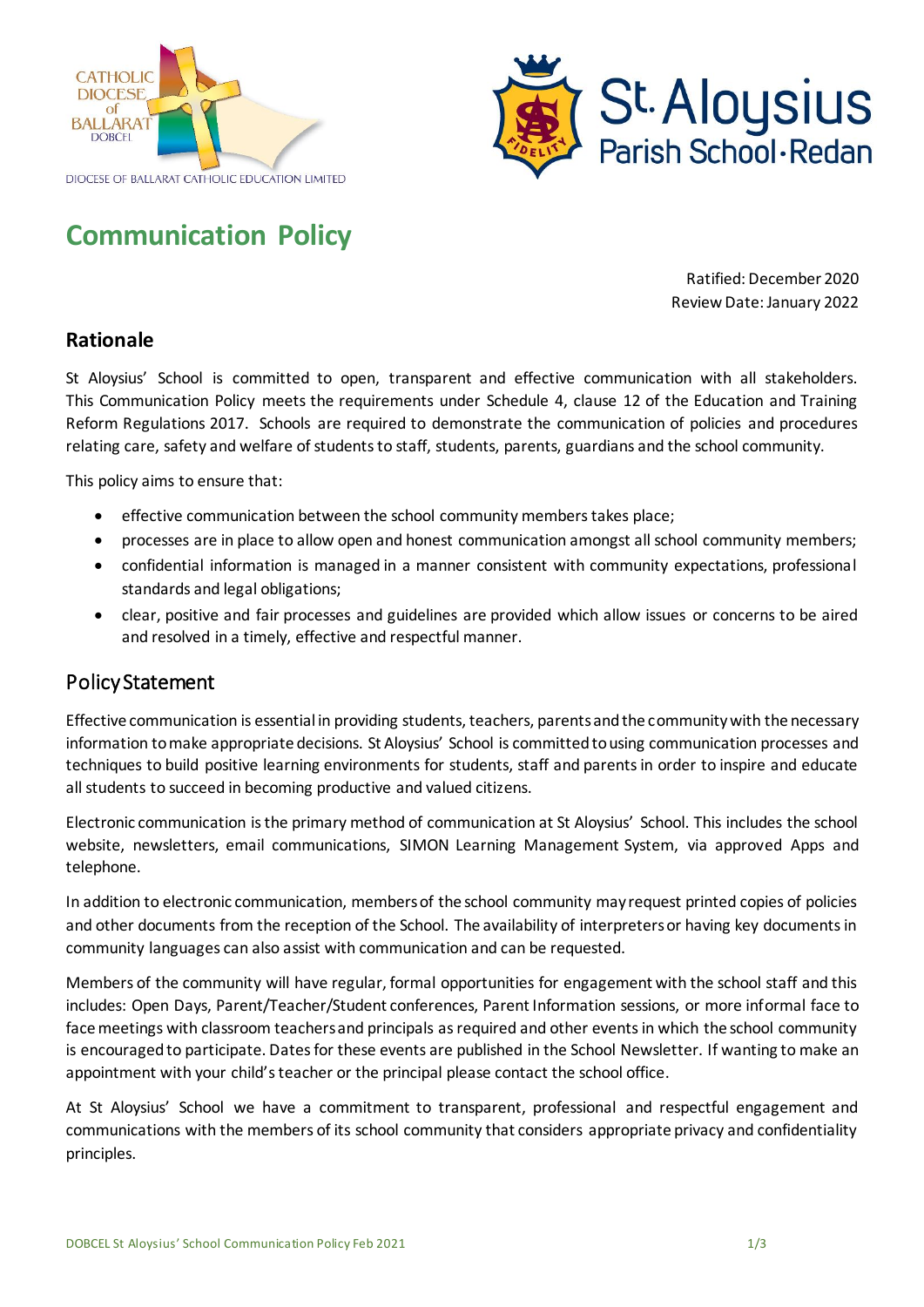## Communication overview

**School Improvement Plan:** compiled in collaboration with DOBCEL, school leaders and in consultation with the wider school community. It proposes commitments to key improvement strategies and intended outcomes for the School over the School Improvement Cycle, usually four years. An Annual Action Plan is developed to outline the incremental progress towards the commitments each year.

**School Policies:** Policies are available on the school's website or, upon request, from the school office.

**Parent Handbook:** A Parent Information booklet and Enrolment information is provided to new families at the time of enrolment and to the school community at the beginning of the school year. Informationis also available on the school website.

**School Newsletter:** The school newsletter is published weekly on a Wednesday and is available to families on the school website and school app. A printed copy is also available from the school office.

**PAM**: St. Aloysius' School uses PAM (Parent Access Module) to communicate student information. PAM is used to record student attendance, update student medical information, student emergency contact information and to manage parent/carer excursion activities and permissions.

**Principal's meetings with the School Advisory Council (SAC):** provides an opportunity for the Principal to highlight resourcing and operational issues relevant to the generalschool community. These meetings are held at school at on the 1st Tuesday of each Month, at least once per each school term.

**Parent-Teacher-Child Conversations/Conferences:** formal meetings held at least twice yearly (usually in Term 1 and 3), and at other times on request.

**Academic reports (written):** DOBCEL Schools must issue twice yearly at the end of Term 2 and Term 4

**Communication with Staff Members.** Parents/carers can communicate with their child's teacher/s, office staff and Principal via email, telephone or in person arranged meetings

# Policies and Procedures

The following are available on the school website and can also be made available in hard copy for collection:

- School Vision, Mission and Philosophy Statement
- Annual Report to the School Community
- Privacy Policy
- Statement that the school adheres to the Democratic Principles
- Enrolment Policy, including School Fees and Levies
- Code of Conduct for Students and Parents
- Anaphylaxis management
- **•** Attendance policy
- Child Safety Policy
- Child safety commitment statement
- Child protection responding and reporting obligations
- Child Safety Code of Conduct
- Complaints Handling Policy
- Communications Policy
- School Duty of Care Policy
- Emergency Bushfire Management
- Arrangements for ill students

DOBCEL St Aloysius' School Communication Policy Feb 2021 2/3